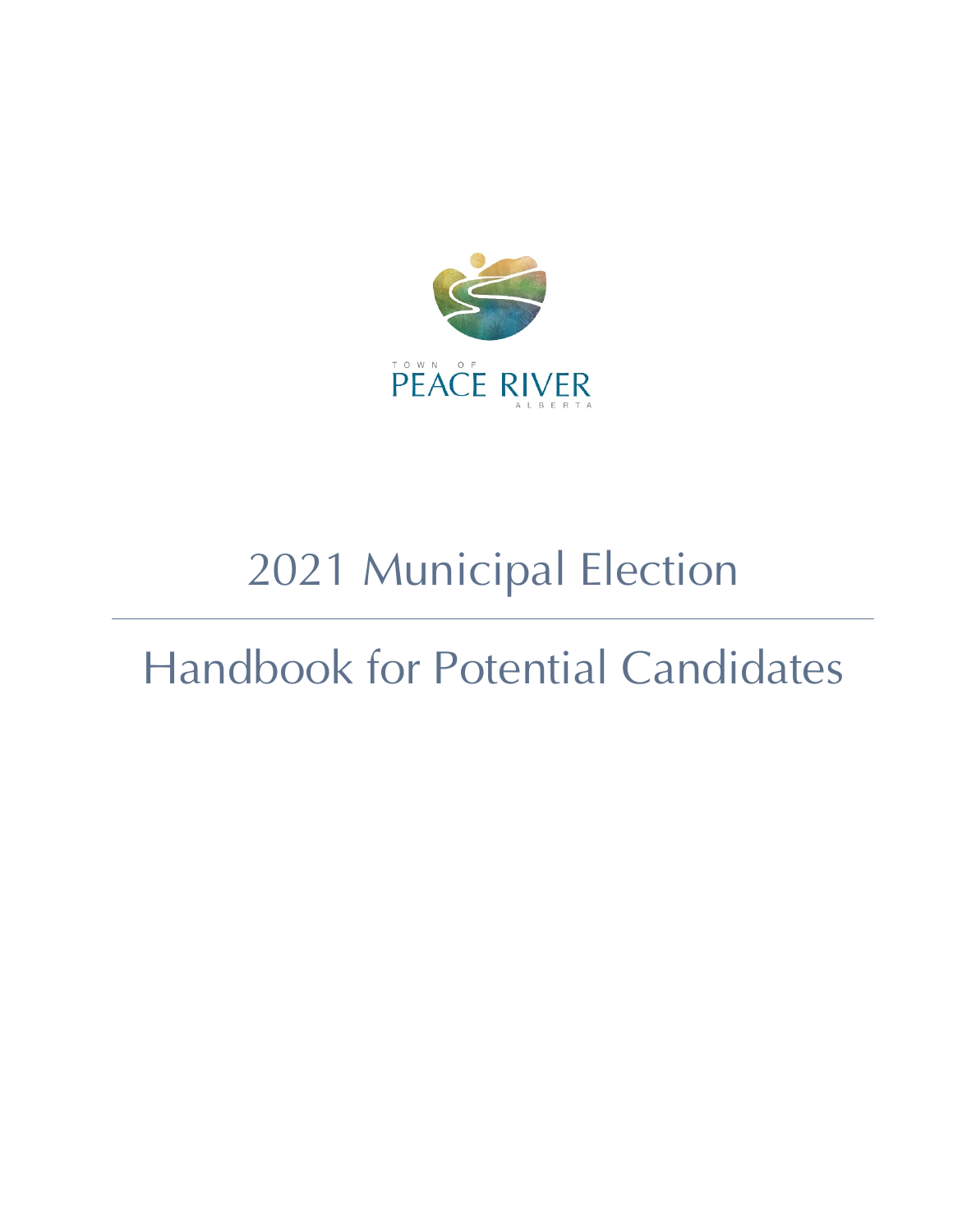### Table of Contents

| <b>Novel Coronavirus (COVID-19)</b>                | 3              | Campaign                                    | 14 |
|----------------------------------------------------|----------------|---------------------------------------------|----|
| <b>Information Sources</b>                         | 4              | <b>Allowable Election Expenses</b>          | 14 |
| Downloadable Versions                              | 4              | Duties of Candidate                         | 14 |
| Website Resources                                  | 4              | Campaign Advertisement                      | 15 |
| Introduction                                       | 5              | Candidate Self-Funded Election Campaign     | 15 |
| <b>Our Vision Statement</b>                        | 5              | Campaign Expense Limits                     | 15 |
| Purpose, Power and Capacity of Local Jurisdictions | 5              | <b>Fundraising Contributions</b>            | 15 |
| <b>Overview of Council</b>                         | 6              | Campaign Disclosure Statements              | 16 |
| <b>Council Roles and Responsibilities</b>          | 6              | Campaign Surplus                            | 16 |
| Councillors                                        | 6              | Campaign Deficits                           | 16 |
| Chief Elected Official - Mayor                     | 6              | Late Filing Period/Penalties                | 16 |
| Council                                            | 7              | <b>Official Agent and Scrutineers</b>       | 17 |
| Chief Administrative Officer                       | $\overline{7}$ | <b>Official Agent</b>                       | 17 |
| <b>Council Meetings</b>                            | 7              | Scrutineers                                 | 17 |
| <b>Agencies, Boards and Commissions</b>            | 8              | <b>Voter Eligibility and Identification</b> | 18 |
| <b>Time Commitment and Work Load</b>               | 9              | Voter eligibility                           | 18 |
| Mayor                                              | 9              | Voter Identification                        | 18 |
| Councillor                                         | 9              | <b>Rules of Residence</b>                   | 18 |
| <b>Remuneration</b>                                | 10             | Voting                                      | 19 |
| Honoraria                                          | 10             | <b>Advance Polling</b>                      | 19 |
| Expenses                                           | 10             | <b>Incapacitated Electors</b>               | 19 |
| <b>Election Information</b>                        | 11             | <b>Election Day Voting</b>                  | 19 |
| Key Dates for the 2021 Election                    | 11             | What You Should Know About Election Day     | 19 |
| Candidates Eligibility                             | 11             | <b>Election Results</b>                     | 20 |
| Ineligibility for Nomination as a Candidate        | 11             | Last Day for a Recount of Ballots           | 20 |
| <b>Candidates Checklist</b>                        | 12             | First Council (Inaugural) Meeting           | 20 |
| <b>Nomination</b>                                  | 12             |                                             |    |
| Nomination Paper                                   | 12             |                                             |    |
| Candidate's Acceptance                             | 12             |                                             |    |
| Nomination Day                                     | 13             |                                             |    |
| Withdrawal of Nomination                           | 13             |                                             |    |

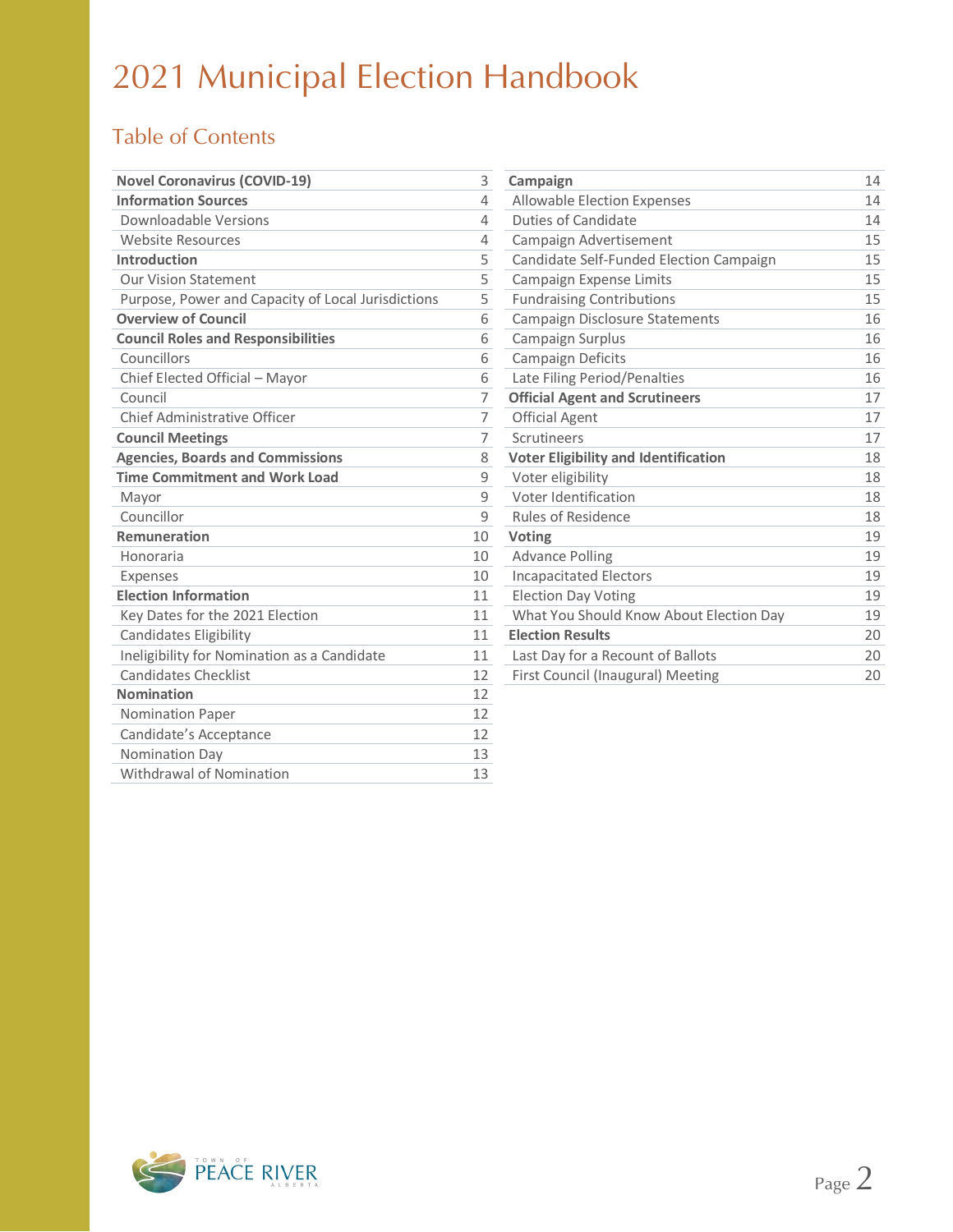Your interest in becoming a candidate for the coming election is most welcomed by the Town of Peace River. This handbook is intended to provide a summary of information and resources to assist your candidacy, and ultimately, you becoming a member of Council.

This handbook will provide a brief overview of the governing structure, the roles and responsibilities of the Town of Peace River Council, the requirements of being a candidate, and the process and procedure of election day. Also included is information extracted from *the Local Authorities Election Act (LAEA*); please refer to the Act for specific requirements. The *Act* may be found by following the link below (Alberta Municipal Affairs).

Please Note:

You are responsible for ensuring your compliance with the laws governing elections and for obtaining any necessary legal advice.

### Novel Coronavirus (COVID-19)

COVID-19 has clearly affected our lives in significant ways, and may impact the rules or processes around the upcoming municipal election.

For example, Minister Allard signed a Ministerial Order on December 14, 2020 allowing candidates to pay their deposits by debit or credit card in addition to the cash, certified cheque or money order options prescibed within LAEA. It is entirely possible that other changes could occur after the printing of this booklet.

Because of the uncertainty around the pandemic, the Town has created a candidate page to distribute and share information with candidates. This page is located at<https://peaceriver.ca/candidates> and will contain the following information:

- the most recent 2021 Municipal Election Handbook to Potential Candidates (this book);
- any legislated changes or Ministerial Orders issued by the Province of Alberta;
- any public health guidance issued by Alberta Health Services; and
- any operational decisions made by the Town respecting voting processes, safety practices or public safety relating to the municipal election.

Candidates are responsible for checking this page and other government sources to ensure they have the most up-to-date information.

*Version 1.3 July 16, 2021 Changes from original version are highlighted in yellow.*

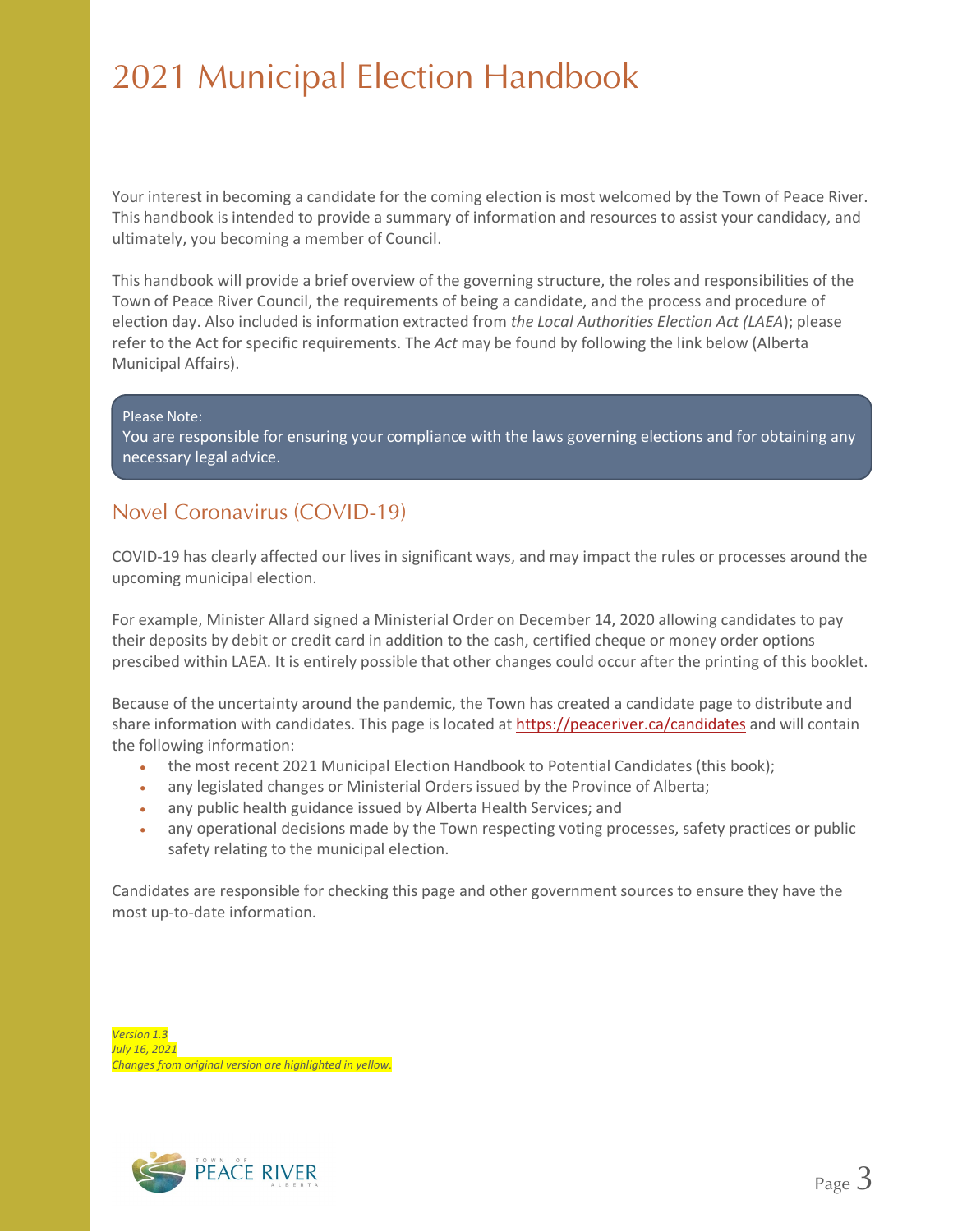### Information Sources

It is advised that you should obtain a copy of the *LAEA* and *Municipal Government Act* (*MGA*) from the following sources:

### **Downloadable Versions** *LAEA* <https://www.qp.alberta.ca/documents/Acts/L21.pdf> *MGA* <http://www.qp.alberta.ca/documents/Acts/m26.pdf>

Alberta Queen's Printer Suite 700, Park Plaza Building 10611-98 Avenue NW Edmonton AB T5K 2P7 Phone: 780-427-4952 Email: [qp@gov.ab.ca](mailto:qp@gov.ab.ca) Web: [www.qp.alberta.ca](http://www.qp.alberta.ca/)

Alberta Municipal Affairs / Municipal Advisor 10155-102 Street, 17th Floor Edmonton AB T5J 4L4 Phone: 780-427-2225 / 310-0000 (Toll free; AB only) Web: [www.municipalaffairs.alberta.ca](http://www.municipalaffairs.alberta.ca/)

### **Website Resources**

Town of Peace River **[www.peaceriver.ca](http://www.peaceriver.ca/)** Town of Peace River Candidate's page <https://peaceriver.ca/candidates/> Queen's Printer [www.qp.alberta.ca](http://www.qp.alberta.ca/) Alberta Urban Municipalities Association [www.auma.ca](http://www.auma.ca/) Federation of Canadian Municipalities [www.fcm.ca](http://www.fcm.ca/)

Alberta Municipal Affairs (Elections) [www.municipalaffairs.alberta.ca/mc\\_elections.cfm](http://www.municipalaffairs.alberta.ca/mc_elections.cfm)

#### **For more information, please visit our website which will be updated on a regular basis.**

If you have questions related to the 2021 Municipal Election, please do not hesitate to contact the following individuals:

| <b>Returning Officer:</b>            | <b>Greg Towne</b><br>(780) 624-2574 ext 1018<br>gtowne@peaceriver.ca     |
|--------------------------------------|--------------------------------------------------------------------------|
| <b>Substitute Returning Officer:</b> | <b>Ruth McCuaig</b><br>(780) 624-2574 ext 1010<br>rmccuaig@peaceriver.ca |

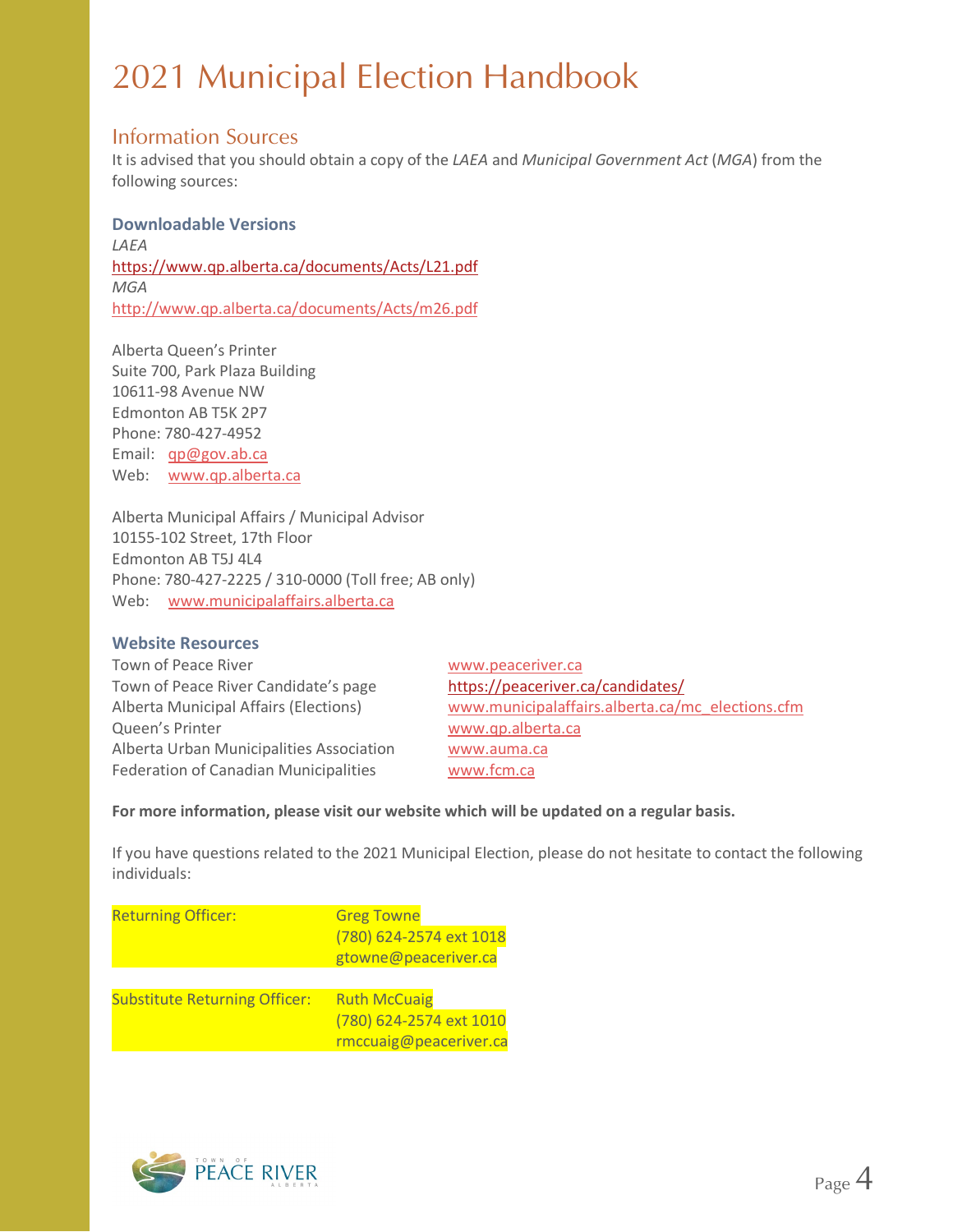### Introduction

The town site of Peace River Crossing/Landing was surveyed in 1908, incorporated as a village in 1914, and as a town in 1919. The name of the community was shortened to only Peace River by a dictum from Ottawa in 1916. In 1921, its population numbered 980. Population growth was slow until the latter half of the 20th century, at which time steady growth was experienced. (Source: Peace River Museum, Archives and Mackenzie Centre 2010.) The current population of the town is 6,842.

### **Our Vision Statement**

Beautiful by Nature. Diverse by Culture. Vibrant by Choice.

Peace River, located in a naturally beautiful valley is a diverse community that fosters rich cultural, social, educational, and economic opportunities for ALL.

We take pride in our safe, healthy, and environmentally friendly community where we live, play, and work cooperatively with our neighbours.

### **Purpose, Power and Capacity of Local Jurisdictions**

Within Canada there are three levels of government:

- Federal Elected representatives referred to as Members of Parliament (MPs);
- Provincial Elected representatives referred to as Members of the Legislative Assembly (MLAs);
- Local Elected representatives referred to as Mayor and Councillor.

Individuals elected to the Federal and Provincial governments typically represent a particular political party with the party having the most representatives elected forming the government. There is no formal party system at the municipal level.

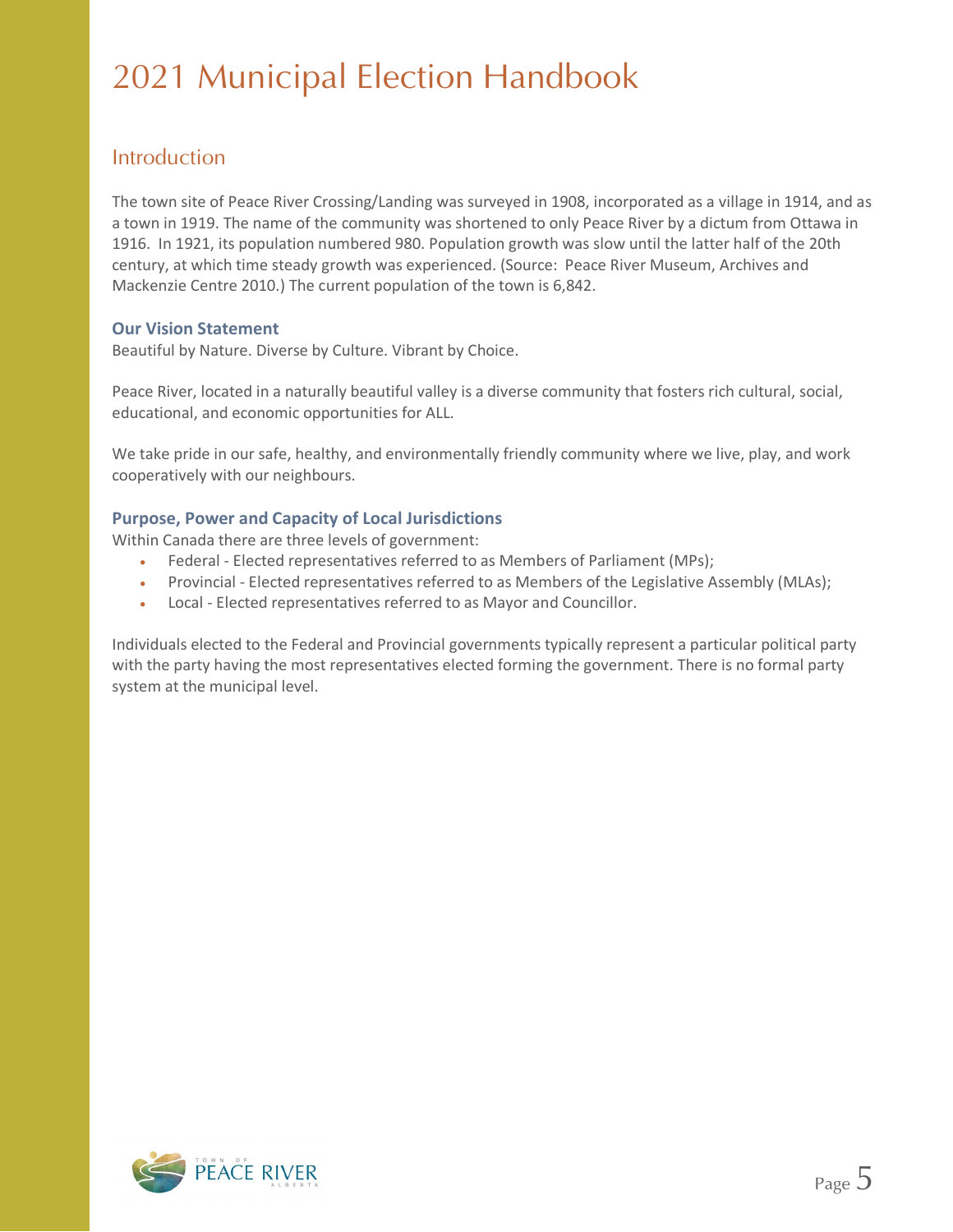### Overview of Council

The Town of Peace River Council consists of the Mayor and six (6) Councillors. Town Council is the main governing and legislative body for the Town. Mayor and Councillors are required to attend the regular Council meetings and are also expected to sit on various committees, boards and external bodies. The term of office is 4 years. The Town does not run on a ward or district system. This means each member of Council represents the town as a whole and not a particular neighbourhood.

### Council Roles and Responsibilities

In addition to the duties below, elected officials are governed by the Council Code of Conduct Bylaw No. 2083, which can be found here: [https://peaceriver.ca/corporate-services/protective-services/bylaws/.](https://peaceriver.ca/corporate-services/protective-services/bylaws/) Prospective candidates may also want to make themselves familiar with the Procedural Bylaw No. 2085, available on the same page.

Council is responsible for setting public policy, developing strategic plans, approving the town's annual budget, entering agreements, providing executive leadership, making planning and development decisions, and adopting new codes and bylaws.

### **Councillors**

Under the *Municipal Government Act* (Section 153), Councillors have the following general duties:

- (a) to consider the welfare and interests of the municipality as a whole and to bring to Council's attention anything that would promote the welfare or interests of the municipality;
- (a.1) to promote an integrated and strategic approach to intermunicipal land use planning and service delivery with neighbouring municipalities;
	- (b) to participate generally in developing and evaluating the policies and programs of the municipality;
	- (c) to participate in Council meetings and Council committee meetings and meetings of other bodies to which they are appointed by the Council;
	- (d) to obtain information about the operation or administration of the municipality from the chief administrative officer or a person designated by the chief administrative officer;
	- (e) to keep in confidence matters discussed in private at a Council or Council committee meeting until discussed at a meeting held in public;
- (e.1) to adhere to the code of conduct established by the Council under section 146.1(1);
	- (f) to perform any other duty or function imposed on Councillors by this or any other enactment or by the Council.

### **Chief Elected Official – Mayor**

The Mayor, in addition to performing a Councillor's duties, must preside when attending a Council meeting, unless a bylaw provides otherwise. The Mayor is a member of all Council committees and bodies to which Council has the right to appoint members under the *Municipal Government Act*, unless Council provides otherwise. The Mayor must also perform any other duty imposed under the *MGA* or any other enactment. In practice, the Mayor is also generally the main spokesperson for the municipality, unless that duty is delegated to another Councillor.

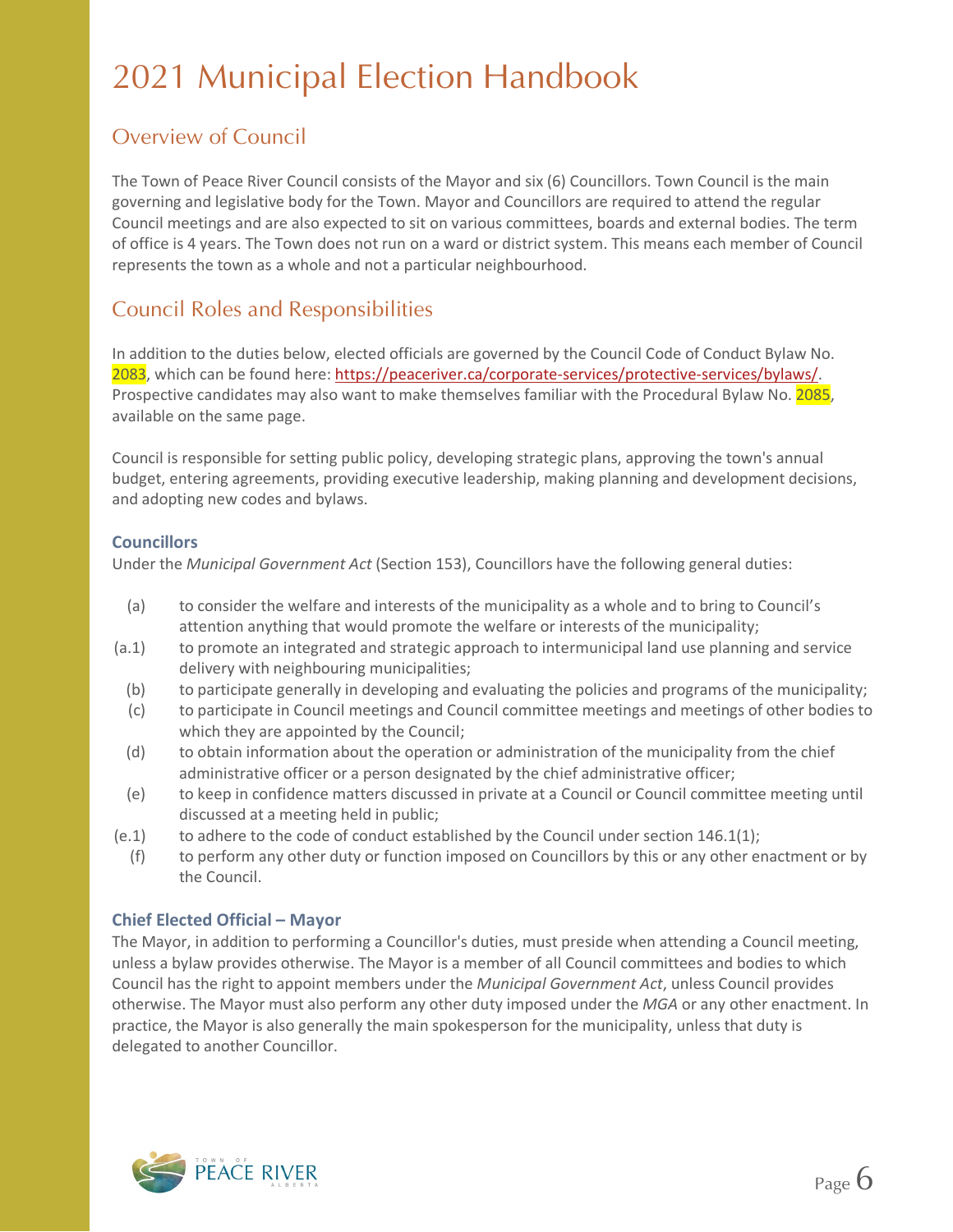The Mayor's role, unless a bylaw prescribes otherwise, includes:

- Chairperson of Council;
- Review Council agendas with Chief Administrative Officer;
- Consensus seeker amongst members of Council;
- Liaison with other levels of government and with senior elected officials (other municipalities, province, federal);
- Ex officio member on various boards and all committees, where permitted under the *MGA* (Sections 154(2) and (3));
- Key representative with regard to ceremonial responsibilities; and
- Advise with regard to policy development

### **Council**

Under the *Municipal Government Act* (Section 201), a Council is responsible for:

1) a) developing and evaluating the policies and programs of the municipality; b) repealed 2015 c8 s20;

c) carrying out the powers, duties and functions expressly given to it under this or any other enactment.

2) A Council must not exercise a power or function or perform a duty that is by this or another enactment or bylaw specifically assigned to the chief administrative officer or a designated officer.

### **Chief Administrative Officer (CAO)**

The *Municipal Government Act* (Section 207), states the responsibilities of the Chief Administrative Officer as follows:

- a) is the administrative head of the municipality;
- b) ensures that the policies and programs of the municipality are implemented;
- c) advises and informs the Council on the operation and affairs of the municipality; and
- d) performs the duties and functions and exercises the powers assigned to a chief administrative officer by this and other enactments or assigned by Council.

### Council Meetings

An annual Organizational Meeting is held in the fall to determine the date of Council meetings for the upcoming year, as per the Procedural Bylaw No. 2085. Regular Meetings of Council are generally scheduled to meet two times a month on the second and fourth Monday. Working policy meetings, called Governance and Priorities Meetings, meet on the first Monday of each month.

Special meetings would be called, if required, to deal with items that are time sensitive. In addition to board appointments, as discussed below, a Deputy Mayor is elected from the Councillors.

All meetings are open to the public and commence at 5:00 p.m. in Council Chambers, unless otherwise noted. Council Chambers is located on the second floor of the Town Office at 9911 100 Street.

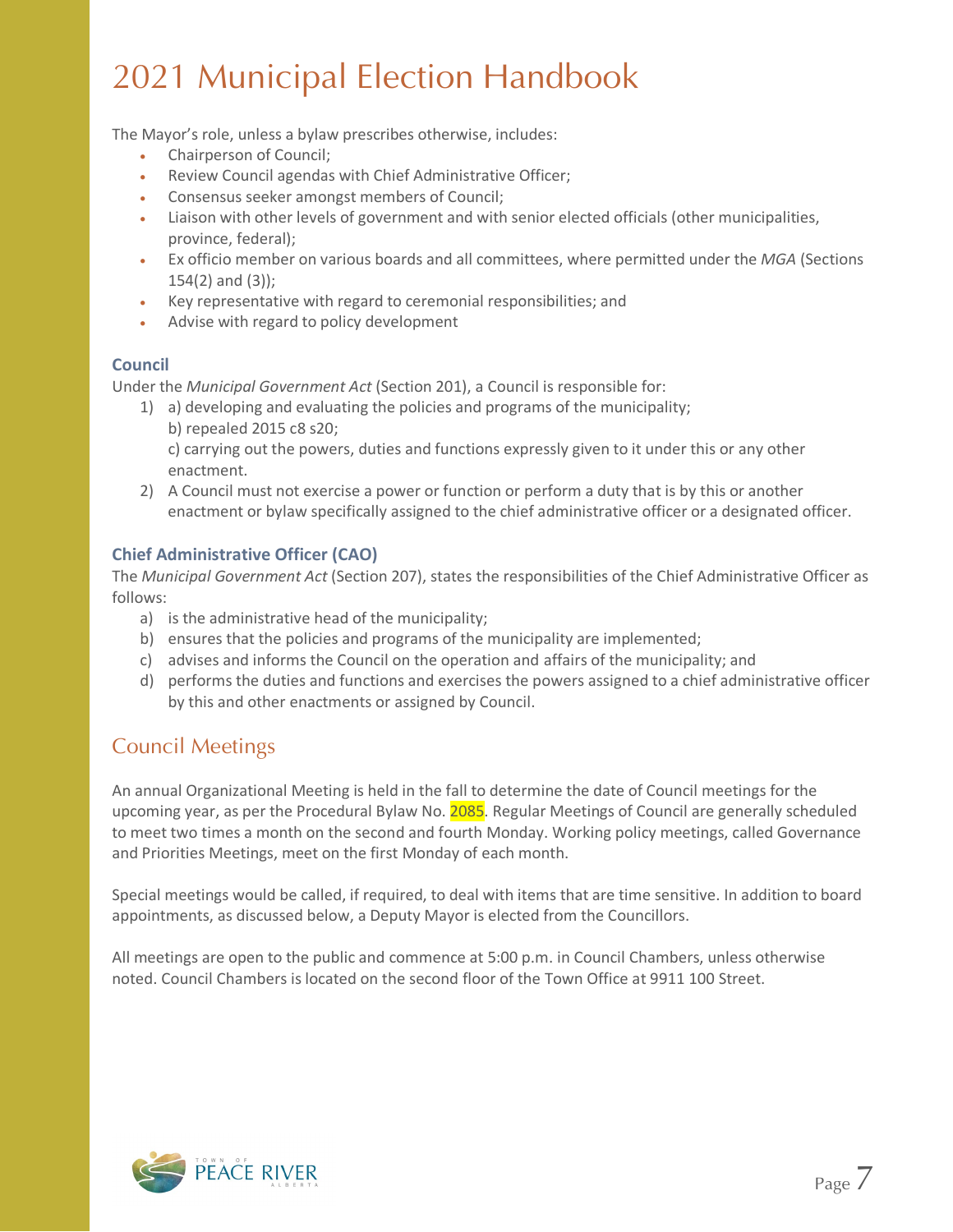### Agencies, Boards and Commissions

Council members are appointed to various boards and committees in which the Town of Peace River is involved. Appointments are made annually at the Organizational Meeting of Council. The Mayor is an exofficio member of all Council committees and bodies to which Council has the right to appoint members under the *MGA*, with some conditions as per Section 154(3). The Mayor can attend these committee meetings and participate with full voting rights.

The current boards and committees are as follows:

| <b>Board or Committee</b>                                                               | <b>Council Reps</b>                  | Description                                                                                                                                                                                                                                                                                                       | Meetings                                         |
|-----------------------------------------------------------------------------------------|--------------------------------------|-------------------------------------------------------------------------------------------------------------------------------------------------------------------------------------------------------------------------------------------------------------------------------------------------------------------|--------------------------------------------------|
| Assessment Review Board (Joint<br>Regional)                                             | $\mathbf{1}$                         | Hear assessment complaints as the nature of the complaint may permit<br>or require in respect of assessment complaints made by an assessed<br>person of a Regional Partner Municipality.                                                                                                                          | As required                                      |
| Community Advisory Committee for<br><b>Gravel Pit Operations</b>                        | $\mathbf{1}$                         | To review, address and provide communication on all matters relating to<br>sand and gravel extraction and processing in the M.D. of Peace No. 135<br>and its impact on the community.                                                                                                                             | As required                                      |
| <b>Community Services Board</b>                                                         | $\mathbf{1}$                         | To advise Council on recreational, cultural, and social services and<br>activities for the benefit of the citizens of Peace River.                                                                                                                                                                                | 4 <sup>th</sup> Wednesday<br>of every month      |
| <b>Education and Joint Use Committee</b>                                                | $\mathbf{1}$                         | Coordinate efforts for the use of town, school, and open facilities<br>including separate and public systems in Peace River.                                                                                                                                                                                      | Annually prior<br>to the start of<br>school year |
| <b>Emergency Advisory Committee</b>                                                     | All of Council                       | The Emergency Advisory Committee is responsible for reviewing the<br>Municipal Emergency Plan and related programs on an annual basis.                                                                                                                                                                            | As required, at<br>least annually                |
| Intermunicipal Collaboration<br>Framework Committee - County of<br>Northern Lights      | 2                                    | To discuss areas of regional cooperation and the ongoing funding of<br>regional services.                                                                                                                                                                                                                         | As required, at<br>least annually                |
| Intermunicipal Collaboration<br>Framework Committee - Northern<br><b>Sunrise County</b> | 3                                    | To discuss areas of regional cooperation and the ongoing funding of<br>regional services.                                                                                                                                                                                                                         | As required, at<br>least tri-<br>annually.       |
| Mercer Public Advisory Committee                                                        |                                      | To develop a new Detailed Forest Management Plan for the two new<br>Forest Management Agreement (FMA) areas.                                                                                                                                                                                                      | Bimonthly                                        |
| Municipal Planning Commission<br>(MPC)                                                  | 3                                    | Advise and assist Council and various departments and agencies of Peace<br>River with regard to orderly planning, development and land use within<br>Peace River.                                                                                                                                                 | $1st$ and 3rd<br>Mondays and as<br>required      |
| North Peace Housing Foundation                                                          | $\mathbf{1}$                         | A management body established by Ministerial Order under the Alberta<br>Housing Act to provide adequate and suitable housing for low and<br>moderate-income families, senior citizens, the physically and mentally<br>handicapped individuals who are unable to obtain adequate housing in<br>the private market. | 1st Wednesday<br>of each month                   |
| Northern Alberta Elected Leaders<br>(Northern Alberta Development<br>Council)           | $\mathbf{1}$<br>(Mayor or<br>Deputy) | The NADC champions the cause of Alberta's northern economies and<br>communities by exploring opportunities for growth, and developing<br>programs and services to facilitate this growth.                                                                                                                         | Quarterly                                        |
| Northern Lake College Community<br><b>Education Committee</b>                           | $\mathbf{1}$                         | To promote adult education, represent the needs of the community and<br>ensure that community residents have access to education.                                                                                                                                                                                 | 5 times per year                                 |
| Peace Library System                                                                    | $\mathbf{1}$                         | A partnership of 38 municipalities in the Peace Region providing library<br>services through cooperation and sharing.                                                                                                                                                                                             | Quarterly                                        |
| Peace Regional Healthcare Attraction<br>and Retention Committee                         | $\mathbf{1}$                         | Work with AHS, the province and regional partners to recruit and retain<br>healthcare practitioners to the region.                                                                                                                                                                                                | Quarterly                                        |
| Peace Regional RCMP Community<br><b>Advisory Committee</b>                              | $\mathbf{1}$                         | Act in an advisory capacity to Council and Senior Officer in charge of the<br>local RCMP.                                                                                                                                                                                                                         | 3rd Wednesday<br>of every month                  |
| Peace Regional Waste Management<br>Company                                              | 3                                    | Oversee the management and operation of the regional landfill located<br>within Northern Sunrise County.                                                                                                                                                                                                          | Monthly                                          |
| Peace River Aboriginal Interagency<br>Committee                                         | $\mathbf{1}$                         | Work towards common goals intended to strengthen the situation of<br>Aboriginal children, families, and communities                                                                                                                                                                                               | 3rd Tuesday of<br>every month                    |
| Peace River and District Chamber of<br>Commerce                                         | $\mathbf{1}$                         | Promotion, advocacy, and enhancement of business interest and district.                                                                                                                                                                                                                                           | Monthly                                          |
| Peace River Municipal Library Board                                                     | $\mathbf{1}$                         | General management, regulation, and control of the Peace River<br>Municipal Library.                                                                                                                                                                                                                              | 3rd Thursday of<br>each month                    |

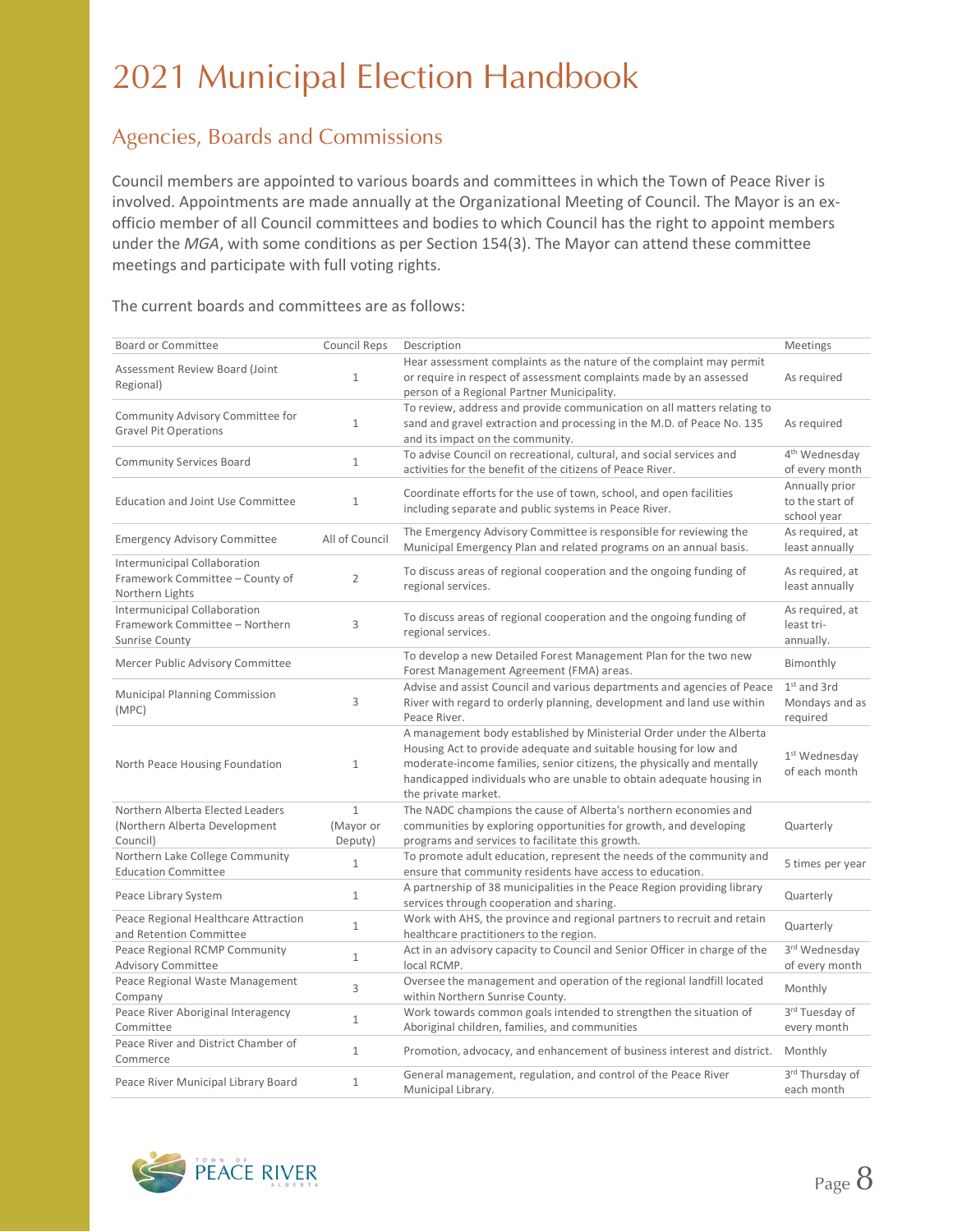| Board or Committee                                                  | Council Reps   | Description                                                                                                                                                                                  | <b>Meetings</b>                                                           |
|---------------------------------------------------------------------|----------------|----------------------------------------------------------------------------------------------------------------------------------------------------------------------------------------------|---------------------------------------------------------------------------|
| Peace River Museum, Archives &<br>Mackenzie Board                   |                | Preservation and celebration of Peace River's heritage and in supporting<br>the museum in its role as a place of community engagement.                                                       | 3rd Wednesdav<br>of January,<br>March, May,<br>September, and<br>November |
| Peace Rural Fire Protection Area<br><b>Advisory Committee</b>       |                | To make recommendations to the Council of each Municipality regarding<br>the Peace Rural Fire Protection Area for Operation and capital budgets<br>and delivery of fire protection services. | Minimum 2<br>times pear year                                              |
| Peace Regional Subdivision and<br>Development Appeal Board (PRSDAB) |                | Hear appeals with respect to decisions of the development and<br>subdivision authority and render decisions based on the evidence<br>presented.                                              | As required                                                               |
| The Mighty Peace Watershed Alliance                                 |                | Watershed Planning and Advisory Council created under Alberta's Water<br>for Life strategy.                                                                                                  | Quarterly                                                                 |
| Unsightly Premises Appeal Board                                     | All of Council | Empowered to hear and determine appeals lodged against Clean Up<br>Orders issued by an Enforcement Officer.                                                                                  | As reguired                                                               |
|                                                                     |                |                                                                                                                                                                                              |                                                                           |

### Time Commitment and Work Load

#### **Mayor**

The position of the Mayor is a significant commitment. The Mayor's time is spent working closely with Council, the CAO, other municipal units, other levels of government, and community representatives in order to develop plans, policies, and strategies important to Town of Peace River businesses and residents.

To meet the expectations of the position, the Mayor may be required to attend meetings and events during business hours. In addition to performing these duties, the Mayor is the key public representative of Town of Peace River and is called on to represent Town and community at meetings, public functions, ceremonies and other events. Evening hours and weekend work will be required.

The Mayor is also the chief spokesperson for Town of Peace River in discussions with elected officials in other municipalities or the provincial or federal governments. Often this involves initiating and building important relationships with decision makers outside of the community.

### **Councillor**

The position of Councillor is a part-time commitment. Typically, Councillors can expect to commit time during the week to perform their duties (this varies according to time of year, emerging issues, meetings, etc.). A Councillor may spend considerable time doing research, undertaking training, meeting with the public, attending public events, and attending a variety of meetings. It is often said that Councillors may have a parttime job but that they are "on call" full-time which frequently impacts their personal and family time and their ability to work without interruption.

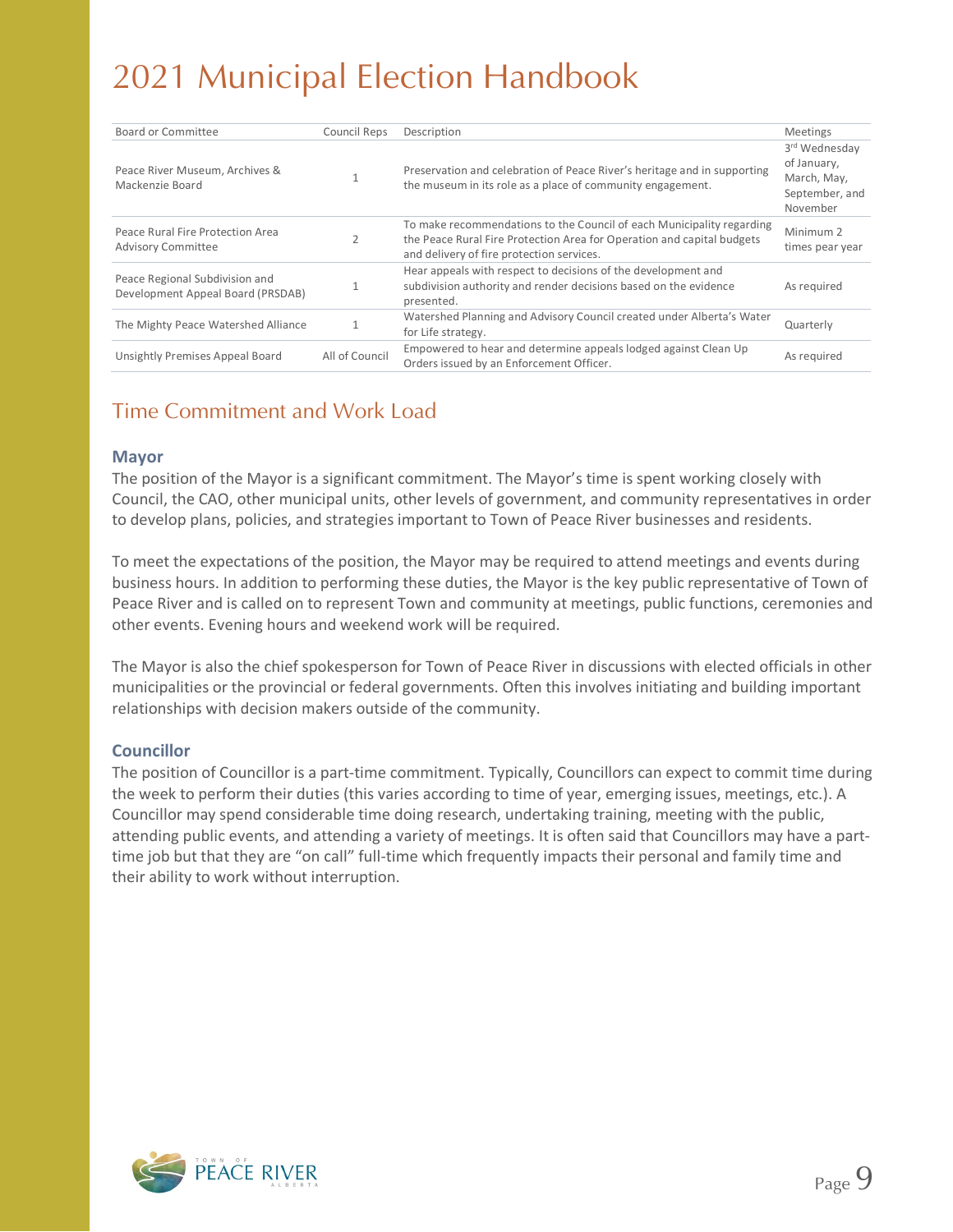### Remuneration

### **Honoraria**

In accordance to the Town of Peace River's Council Remuneration, Travel and Expense Policy, the Town pays each member of Council a monthly honorarium as well as a daily honorarium for the attendance of meetings when acting as a representative of Council, and authorized expenses for costs incurred while carrying out Town business. The following table outlines the monthly and daily honorarium. Please refer to the policy for additional information and conditions.

| Position     | Monthly<br>Honorarium | Per Diem Rates (for attendance)                   | Per Diem Rates (for travel)                       |
|--------------|-----------------------|---------------------------------------------------|---------------------------------------------------|
| Mayor        | \$2.222               | \$42.00 per hour to a maximum of \$336.00 per day | \$21.00 per hour to a maximum of \$168.00 per day |
| Deputy Mayor | \$1.682               | \$42.00 per hour to a maximum of \$336.00 per day | \$21.00 per hour to a maximum of \$168.00 per day |
| Councillors  | \$1.399               | \$42.00 per hour to a maximum of \$336.00 per day | \$21.00 per hour to a maximum of \$168.00 per day |

### **Expenses**

- Councillors will submit a claim form, available through the Town Office, indicating the name of the committee or organization holding the meeting, the date of the meeting, and a short report or summary of the meeting topics. Councillors may submit mileage claims for attendance at events where per diems are not paid, but prior approval is given for expenses.
- Meeting fees are not paid for attendance at activities such as "grand openings', general public appearances, community events, retirement celebrations, or other purely social events without prior approval. Council does, however, recognize that there are non-meeting events where there is an expectation of Council attendance such as "July 1<sup>st</sup> events" and the "November 11<sup>th</sup> ceremonies".
- Meeting fees will be paid for travel days to and from conferences, training seminars, or other Council authorized activities where travel time is estimated to be two hours or more and overnight accommodations are required.

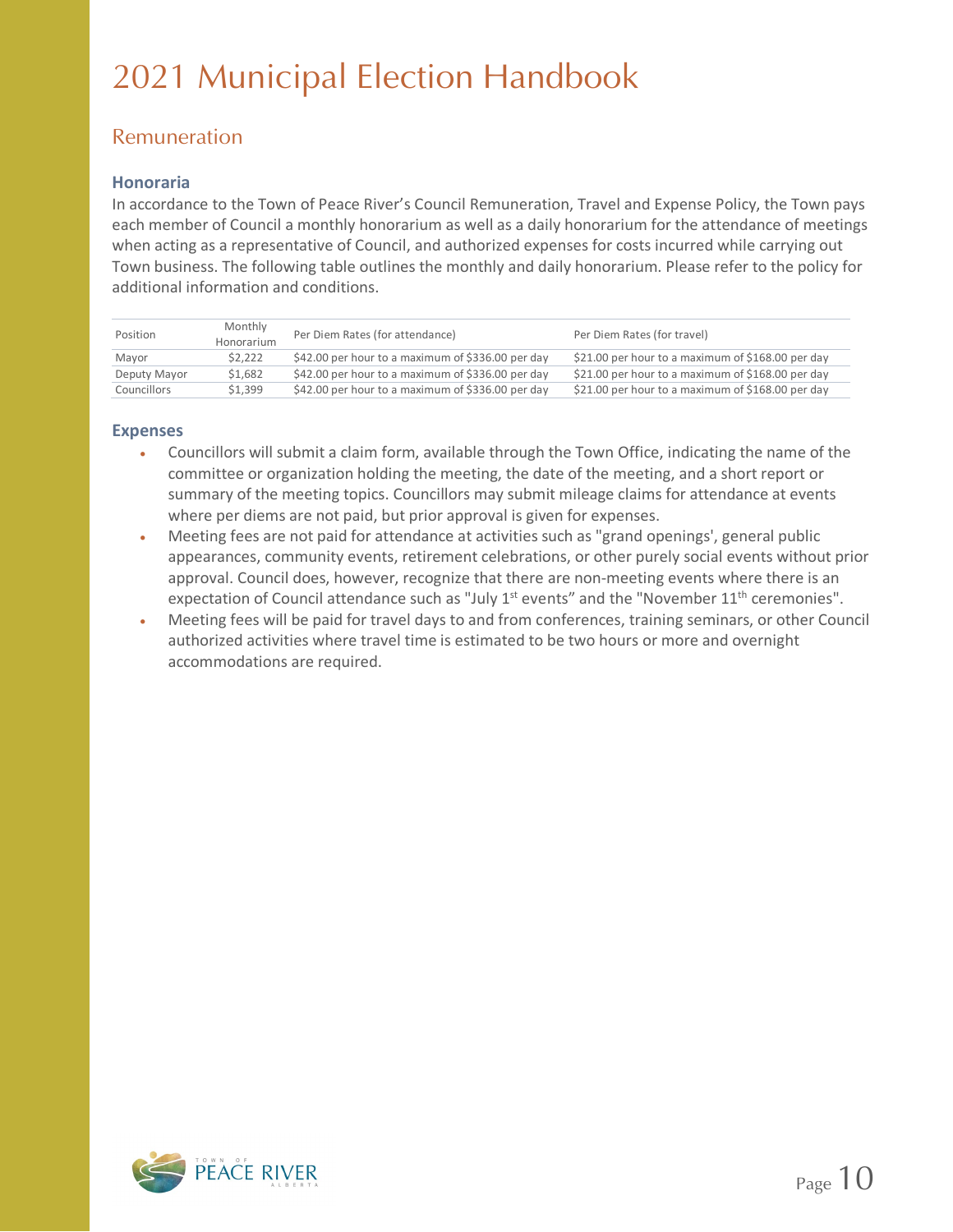### Election Information





### **Candidates Eligibility (LAEA s.21(1))**

To be eligible as a candidate for the upcoming election, you must:

- be 18 years of age or older;
- be a Canadian citizen; and
- have been a resident of the local jurisdiction for the six (6) consecutive months preceding nomination day (September 20, 2021).

### **Ineligibility for Nomination as a Candidate (LAEA s.22)**

You are not eligible to become a candidate under any of the following circumstances:

- if you are the auditor of the municipality;
- if your property taxes are more than \$50 in arrears;
- if you are in default for any other debt to the municipality in excess of \$500 for more than 90 days; or
- if within the previous 10 years you have been convicted of an offense under the Local Authorities Election Act, the Election Act, or the Canada Elections Act.

If you are a municipal employee and you wish to run for municipal office, you must take a leave of absence as outlined in the LAEA. You may notify your employer on or after July 1 in the election year (on or after the day

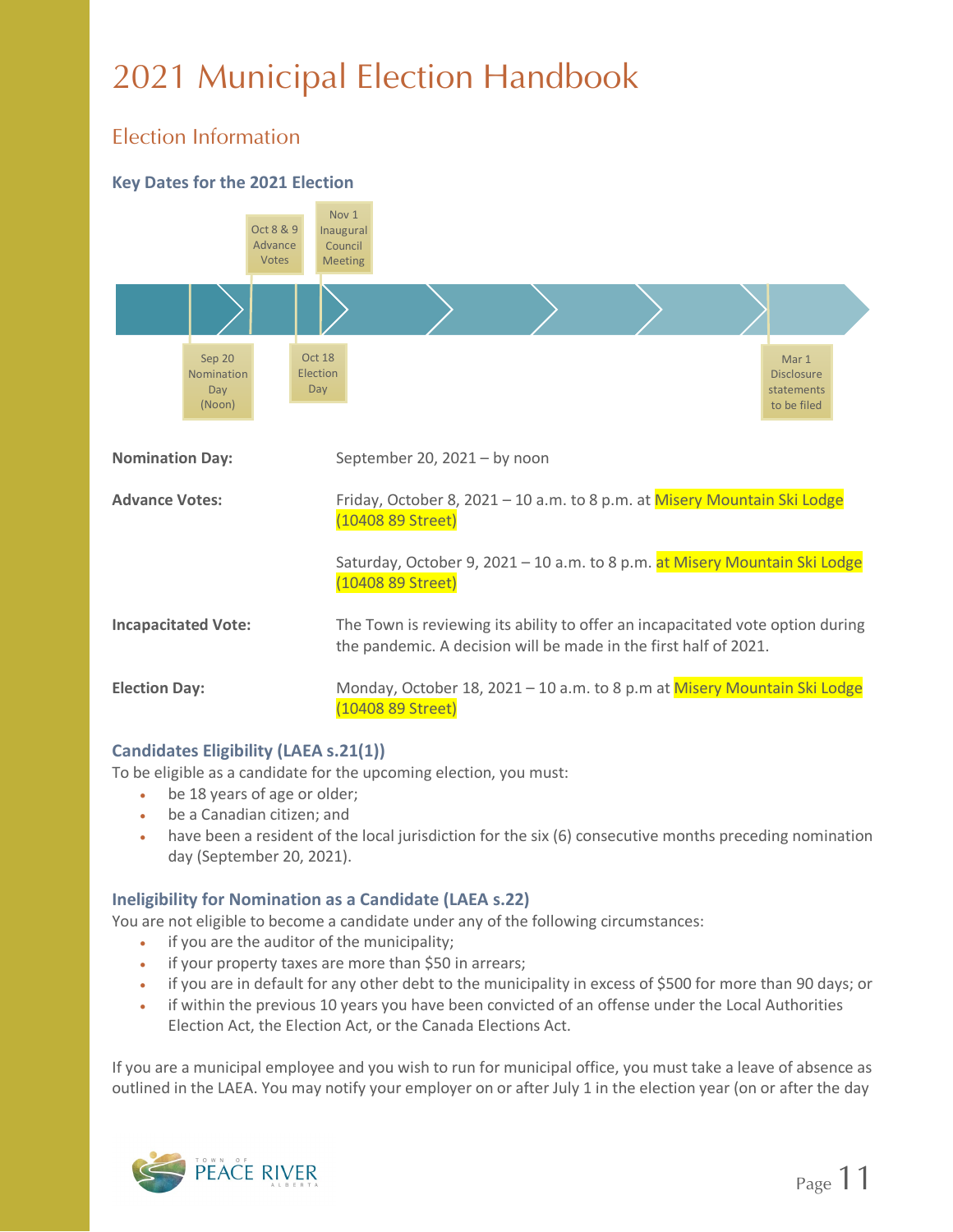Council passes a resolution setting election day in the case of a by-election) but before the last working day prior to nomination day.

#### Please Note:

It is your responsibility to ensure you are fully aware of all the nomination requirements and to comply with them. It is not the Returning Officer's responsibility to review the validity of the information contained in the candidate's nomination paper. That responsibility lies with the Courts if the candidate's nomination or election is challenged. Under the Criminal Code, it is an offense to make a false affidavit, punishable by up to 14 years imprisonment. You are advised to obtain legal advice if necessary.

#### **Candidate's Checklist**

It is advised that you learn as much as possible about the Town of Peace River. This checklist is intended to address some common questions raised during previous election campaign preparations. It has no legal validity and is by no means exhaustive. Please use the *LAEA* to understand your duties and responsibilities.

- Visit the Town of Peace River website at www.peaceriver.ca to acquire more election information;
- Complete your Nomination Paper (Form 4) before September 20, 2021;
- Provide Candidate Information Form (Form 5) to the Returning Officer by nomination day;
- List your Official Agent information, if applicable;
- Provide all your designated Scrutineers with a signed Appointment of Scrutineer Form for use on election day;
- Remove all election signs within seventy-two (72) hours after election;
- Nomination deposit of \$25 (Town ByLaw 928) to accompany Nomination Paper in the form of cash, certified cheque, money order or debit card (debit card per Ministerial Order MSD:103/20);
- 5 signatures (refer to nominator eligibility); and
- Attend Town Council meetings.

### Nomination

Your nomination must be filed using the prescribed form (Form 4 – Nomination Paper and Candidate's Acceptance). All forms can be downloaded from the province of Alberta website, [https://www.alberta.ca/municipal-election-forms.aspx.](https://www.alberta.ca/municipal-election-forms.aspx) If you have questions on filling out the form accurately, please contact returning officer, or deputy returning officer listed at the begin of this guide.

#### **Nomination Paper (LAEA s.27-28)**

Your nomination paper must be signed by at least five (5) voters eligible to vote in the election. The signatures collected must be of people who are resident in the municipality on the date of signing the nomination, and include the voter's name, address (street address or legal description of residence) and signature.

#### **Candidate's Acceptance**

The acceptance is an affidavit that must be sworn or affirmed before a Commissioner for Oaths or the returning officer.

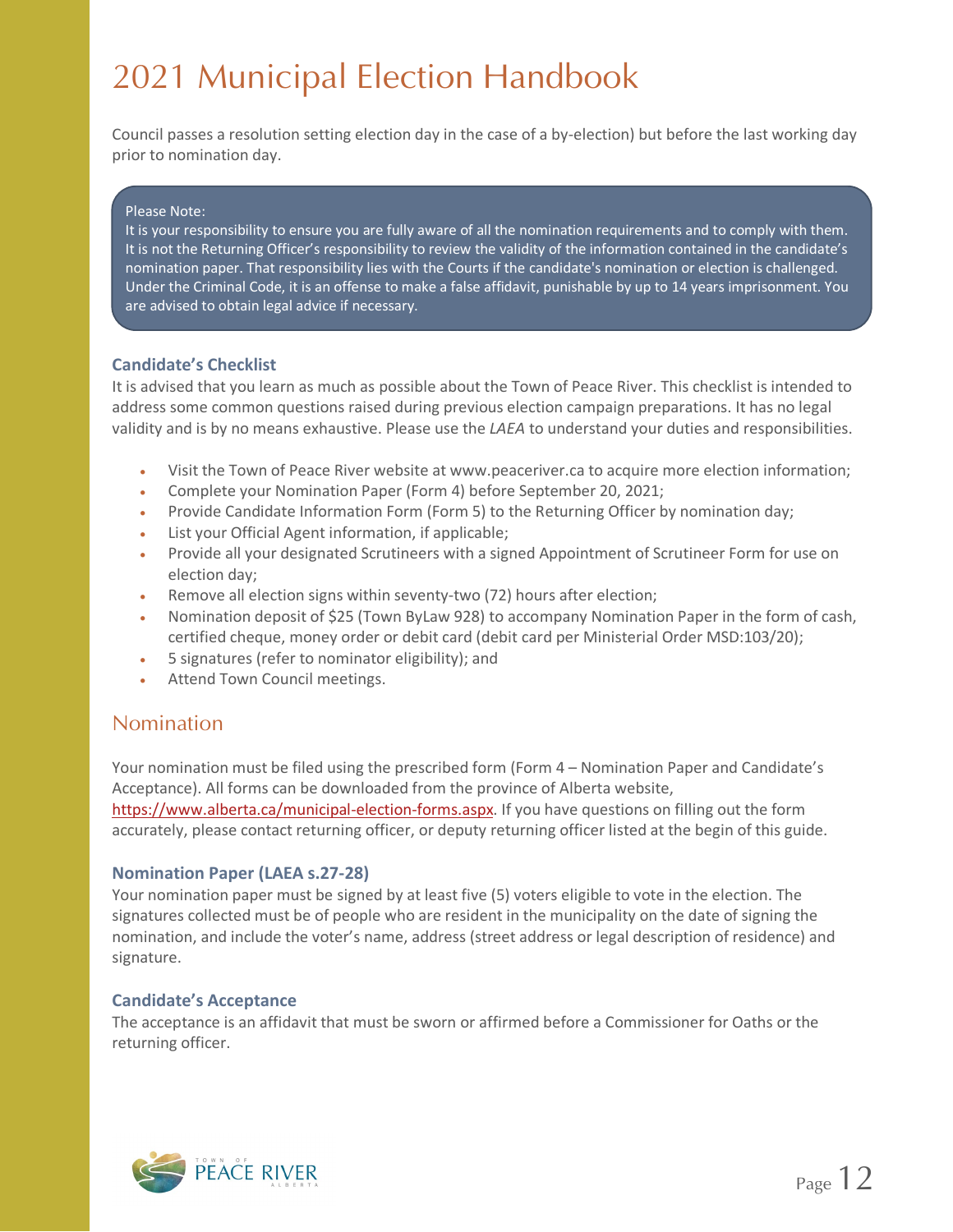#### Please Note:

Under the Criminal Code (Canada), it is an offence to make a false affidavit and is punishable by up to 14 years imprisonment.

### **Nomination Day (LAEA s.25-26)**

The completed nomination form must be delivered to the Town Hall before noon on nomination day, September 20, 2021. The nomination form can hand delivered by appointment to the Returning Officer or to the Nomination drop box at the front (Finance) counter. You, as the candidate, are responsible for ensuring that the nomination form is fully completed and meets the requirements for filing under section 27 of the *Local Authorities Election Act*.

Changes to the *LAEA* allow for to be accepted by a jurisdiction at the beginning of the campaign period (January 1 in the year of an election) to 4 weeks prior to election day (September 20, 2021) (s. 25(2)(a)).

All individuals are required to be nominated prior to incurring campaign expenses or accepting campaign contributions (s.147.22).

The Town encourages you to file the Nomination Paper in person on or before nomination day to provide an opportunity to amend the document if required. Fax and/or e-mail transmissions can not be accepted. In the event that you are unable to file in person, the "Candidate's Acceptance" portion of the Nomination Paper must be sworn (or affirmed) before a Commissioner for Oaths or the Returning Officer. A representative may file the Nomination Paper on your behalf on nomination day.

There is a \$25 deposit required to accompany nominations. It must be paid, in full, at the time you file your nomination form. A deposit must be payable to the Town of Peace River and may be paid using:

- cash;
- certified cheque;
- money order; or
- debit card.

Your deposit will be returned to you if you are:

- elected:
- if you get at least one-half the number of votes of the person elected to office, with the least number of votes; or
- any other reason prescribed under the LAEA.

### **Withdrawal of Nomination (LAEA s.32)**

You may withdraw your nomination form within twenty-four (24) hours from the close of nominations. If you choose to withdraw, you must provide written notice, in person, to the returning officer by September 21, 2021 before 12 noon. A fax or e-mail transmission can not be accepted for withdrawal of nomination.

After that time, your name will still appear on the ballot. The returning officer shall refuse to accept further withdrawals if the candidate has been declared elected by acclamation.

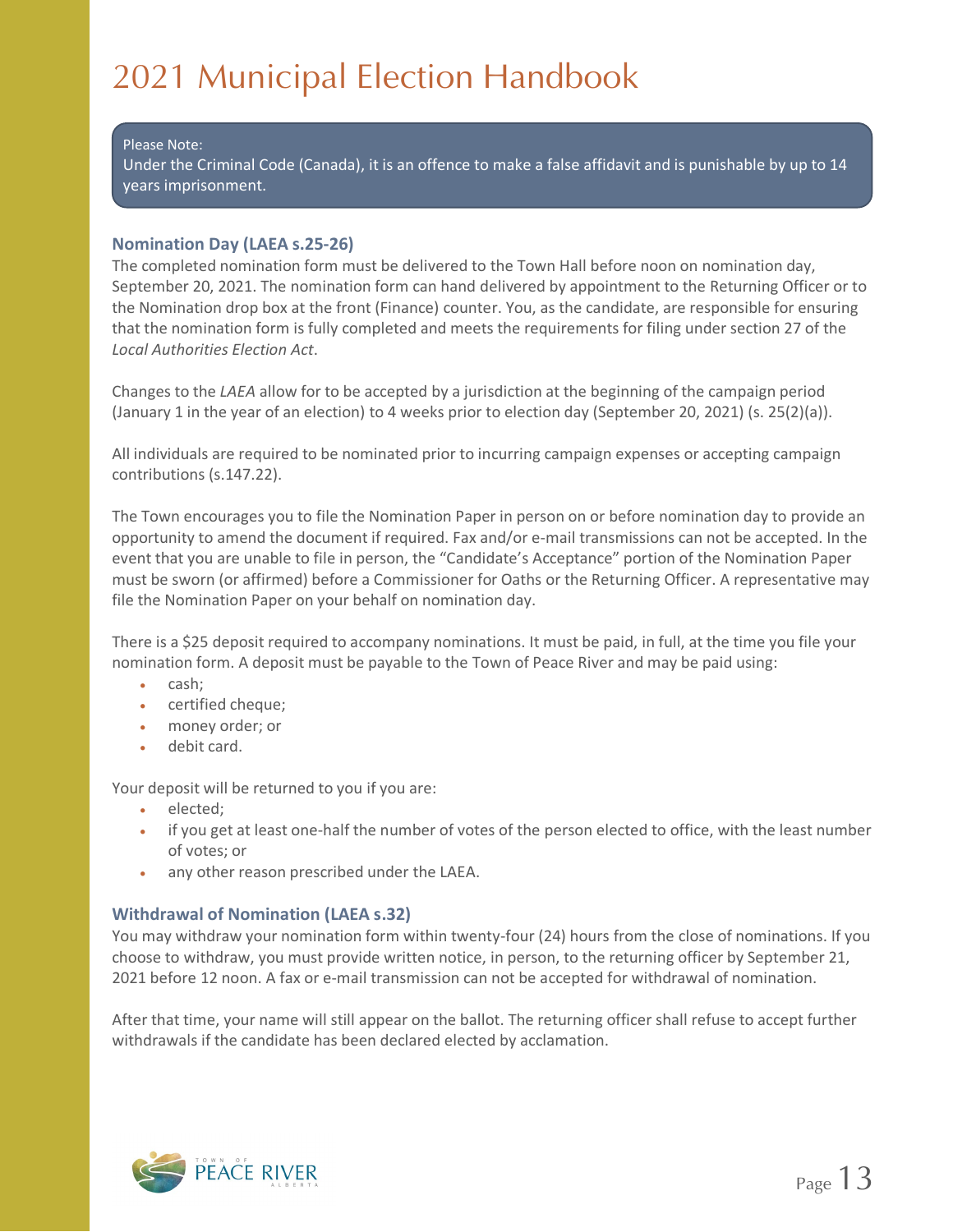### Campaign

The following is an extract of information from the *Local Authorities Election Act (LAEA),* please refer to the *Act* for the details.

### **Allowable Election Expenses (LAEA s.147.1(1)(a))**

At a basic level, a "campaign expense" is an expense a candidate makes in the course of a campaign to help get elected. Technically, this includes any expense incurred, or nonmonetary contribution received, by a candidate to the extent that the property or service that the expense was incurred for, or that was received as a non-monetary contribution, is used to directly promote or oppose a candidate during a campaign period.

"Campaign expense" includes an expense incurred for, or a non-monetary contribution, in relation to:

- the production of advertising or promotional material;
- the distribution, broadcast or publication of advertising or promotional material in any media or by any other means during a campaign period, including by the use of a capital asset;
- the payment of remuneration and expenses to or on behalf of a person for the person's services as a chief financial officer in any other capacity;
- securing a meeting place; or
- the conduct of opinion polls, surveys or research during a campaign period.

### **Duties of Candidate (LAEA s.147.3)**

After a person files nomination papers in the campaign period, the person officially becomes a candidate and may accept contributions of up to \$5,000 from any person who is ordinarily a resident in Alberta.

Candidates cannot accept contributions from any prohibited organization, including a corporation or unincorporated organization.

Candidates, or those acting on their behalf, should not directly or indirectly solicit contributions if the candidate knows or ought to know that the potential contributor

- does not ordinarily reside in Alberta;
- is a corporation or unincorporated organization; or
- will exceed the contribution limits.

A candidate must open a bank account in the name of the candidate or in the name of the campaign as soon as possible after the amount of contributions from any person(s) exceeds \$1,000 in the aggregate, including any money paid by the candidate out of their own funds. Money in that account must then only be used for the payment of campaign expenses.

Contributions of real property, personal property, goods and services have to be valued. Throughout the duration of the campaign, receipts must be issued for every contribution received, and be obtained for every expense. Receipts will assist candidates in creating itemized expense reports and can be used as proof of contributions.

Campaign contributions do not include services provided by a volunteer who voluntarily performs the services and receives no compensation, directly or indirectly, in relation to the services or the time spent providing the services.

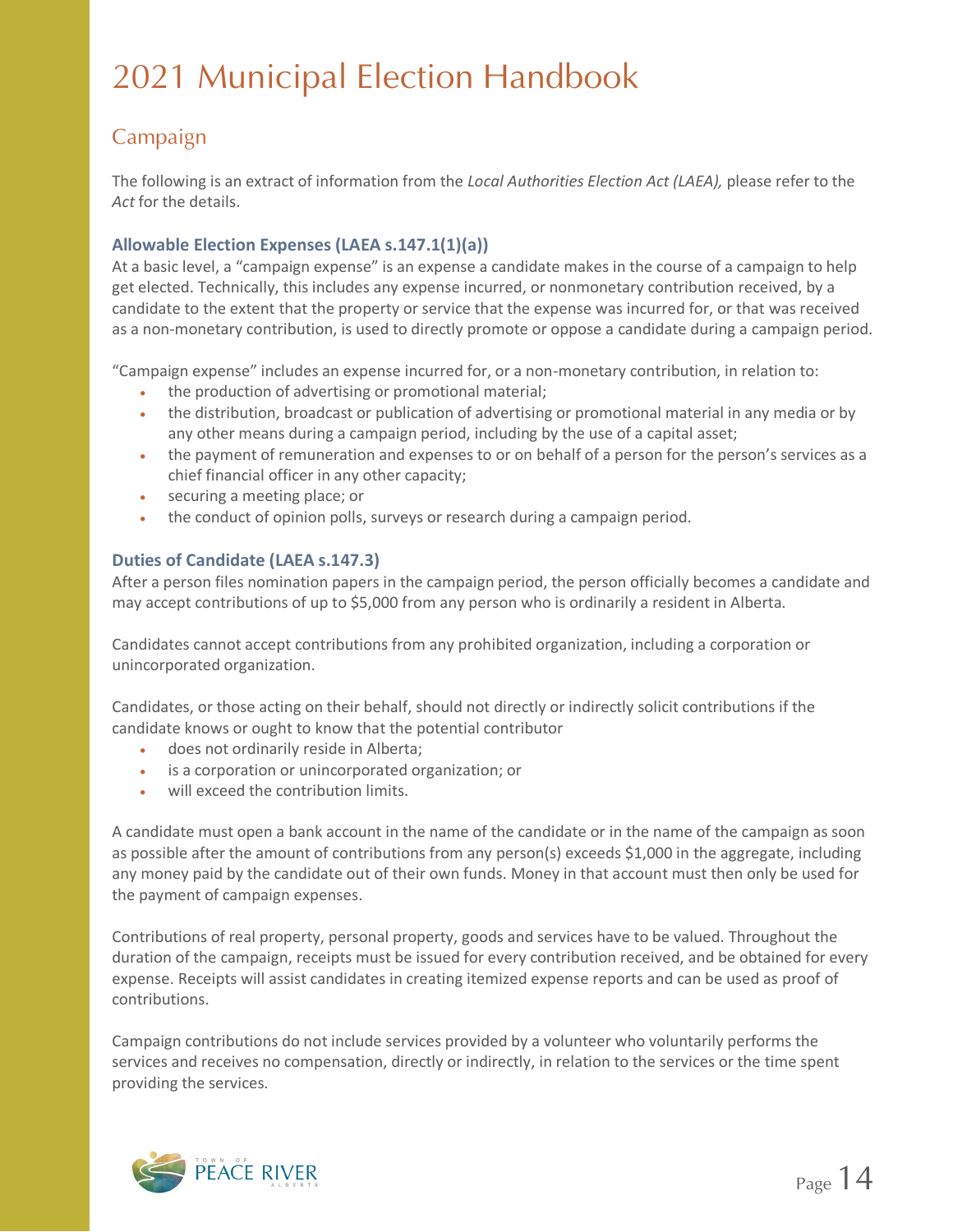All campaign records of contributions and expenses must be kept for a minimum of three (3) years following the date the disclosure statements were required to be filed. That date is on or before March 1 immediately following a general election.

### **Campaign Advertisement (LAEA s.148, 152(2))**

It is an offence that candidates print or distribute any advertisement in a form of ballot printed by the returning officer. **Any advertisement indicating or showing an "X" marked next to any candidate or candidates name is prohibited.** 

No advertisement or candidate's election signs can be displayed inside or on the outside of a building used as a voting station on election day in accordance with this Act. It is an offence, liable to a fine of not more than \$500. This includes campaign pins or stickers worn by voters.

In the Town's Land Use Bylaw, posters or signboards relating specifically to a pending election:

- such a sign may be displayed for thirty (30) days prior to an election;
- do not require a development permit;
- signs cannot cause confusion or obscure traffic lights or traffic signs, or endanger the progress of traffic;
- cannot exceed 1.11 square metres (12 square feet) in area nor 1.22 metres (4 feet) in height; and
- shall be removed within seventy-two (72) hours after the election and shall comply with any relevant provincial or federal legislation.

Alberta Transportation also has guidelines for campaign signage on Alberta highways, which can be found at: [http://www.transportation.alberta.ca/Content/docType233/Production/14Election\\_SignsRevMar2012.pdf](http://www.transportation.alberta.ca/Content/docType233/Production/14Election_SignsRevMar2012.pdf)

#### **Candidate Self-Funded Election Campaign (LAEA s.147.2(4))**

Yes, candidates may choose to entirely self-fund their campaign; however, contribution limits apply to selffunded campaigns. A candidate may contribute up to and including \$10,000 to his or her own campaign.

Excluded from the \$10,000 would be any amounts that the candidate is reimbursed from the campaign account if it is reimbursed before the end of the campaign period and the funds were used to pay for campaign expenses.

#### **Campaign Expense Limits (LAEA s.147.34)**

The *LAEA* allows for the establishment of a regulation that sets out the amount of money that may be spent by candidates during the campaign period. There is no regulation for the purpose of the 2021 municipal election and therefore candidate spending is not restricted.

#### **Fundraising Contributions (LAEA s.147.1 (1)(c), s.147 (2)(3), s.147.2 (3)(4)(5), s.147.31)**

Individual contributions are limited to \$5,000 per candidate for municipal candidates and \$5,000 per candidate for school board candidates.

Candidates may contribute up to \$10,000 of their own funds for the purpose of their campaign (s. 147.2(4)).

The donation portion of fundraising contributions is subject to general contribution restrictions and limits (s. 147.31(1)).

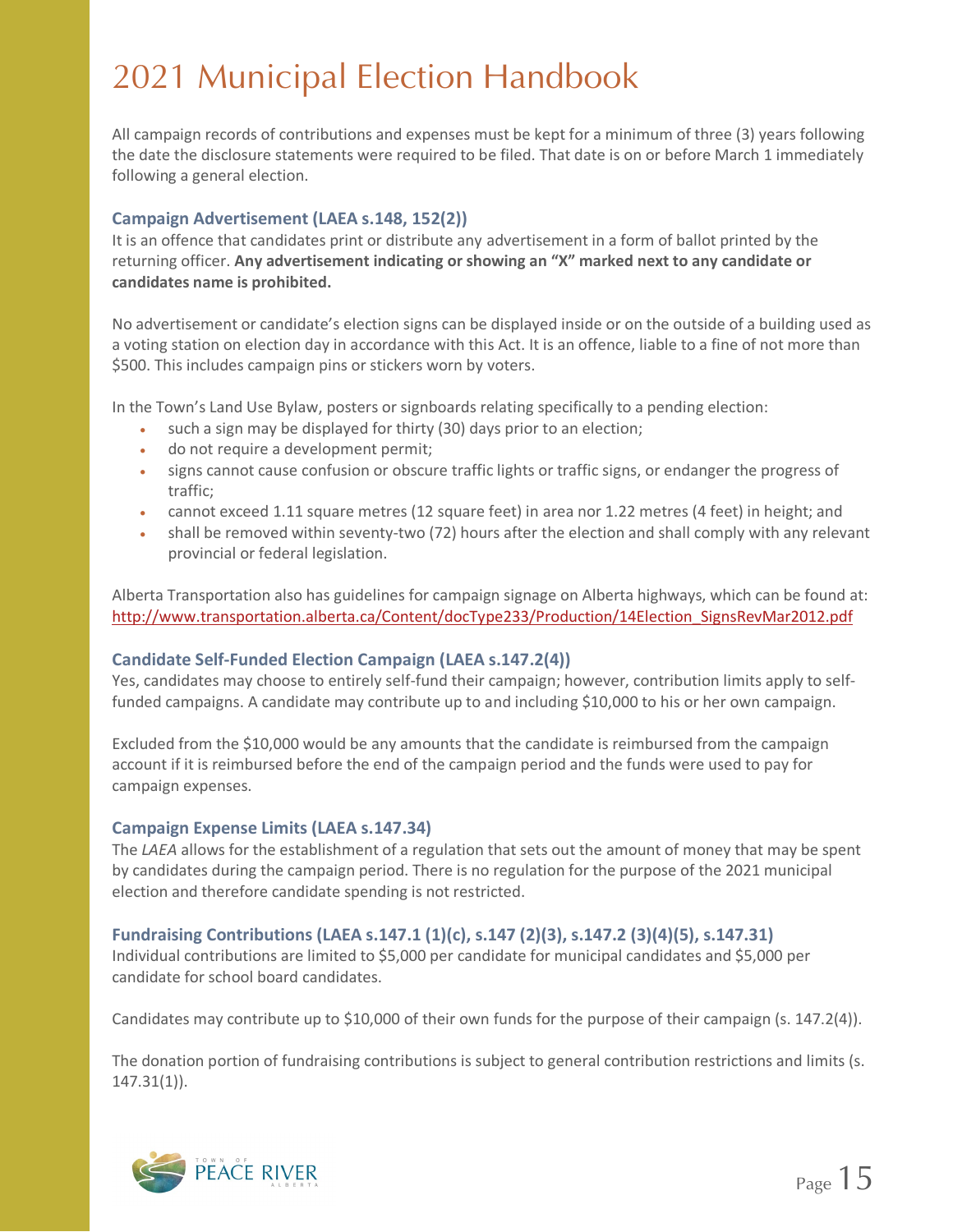It is the responsibility of the contributor/donor to ensure, before making a contribution under the LAEA, that the contributor/donor is not prohibited from making a contribution and is not making a contribution that is in excess of the \$5,000 limit (s. 147.13 (1).).

### **Campaign Disclosure Statements (LAEA s.147.4)**

**All candidates**, regardless of being self-funded or accepting contributions, are required to file a disclosure statement with the Town before March 1, 2022. The statement should include all financial transactions during the campaign. Please refer to the Act for details.

Candidates must disclose the names and addresses of donors whose contributions exceed \$50.

### **Campaign Surplus (LAEA s.147.5)**

Candidates cannot hold surplus funds greater than \$1,000. If your disclosure statement shows a surplus greater than \$1,000, you have 60 days to donate an amount to a registered charity that results in the surplus being less than \$1,000.

If your surplus is less than \$1,000, you may choose to retain the funds or donate them to a registered charity of your choice.

If you have donated a surplus to a registered charity, you must file an amended disclosure statement with your municipality or school board within 30 days of the expiration of the 60 day period.

This section applies to a candidate whether or not the candidate is elected.

#### **Campaign Deficits (LAEA s.147.52)**

Candidates are not permitted to carry a deficit and deficits must be eliminated within 60 days of filing campaign disclosure statements.

You may accept contributions not exceeding \$5,000 from an individual, as well as up to \$10,000 from your own funds, for the purpose of eliminating the deficit.

You must file an amended disclosure statement within 30 days of the expiration of the 60 day period, showing the deficit has been eliminated.

### **Late Filing Period/Penalties (LAEA s.147.7)**

If you failed to file the disclosure statement or pay surplus to the Town within 30 days after their respective deadlines, you must pay a late filing fee of \$500. Upon failure to pay this penalty and comply by sections 147.4 and 147.5, you are guilty of an offence and liable to a fine of \$5,000.

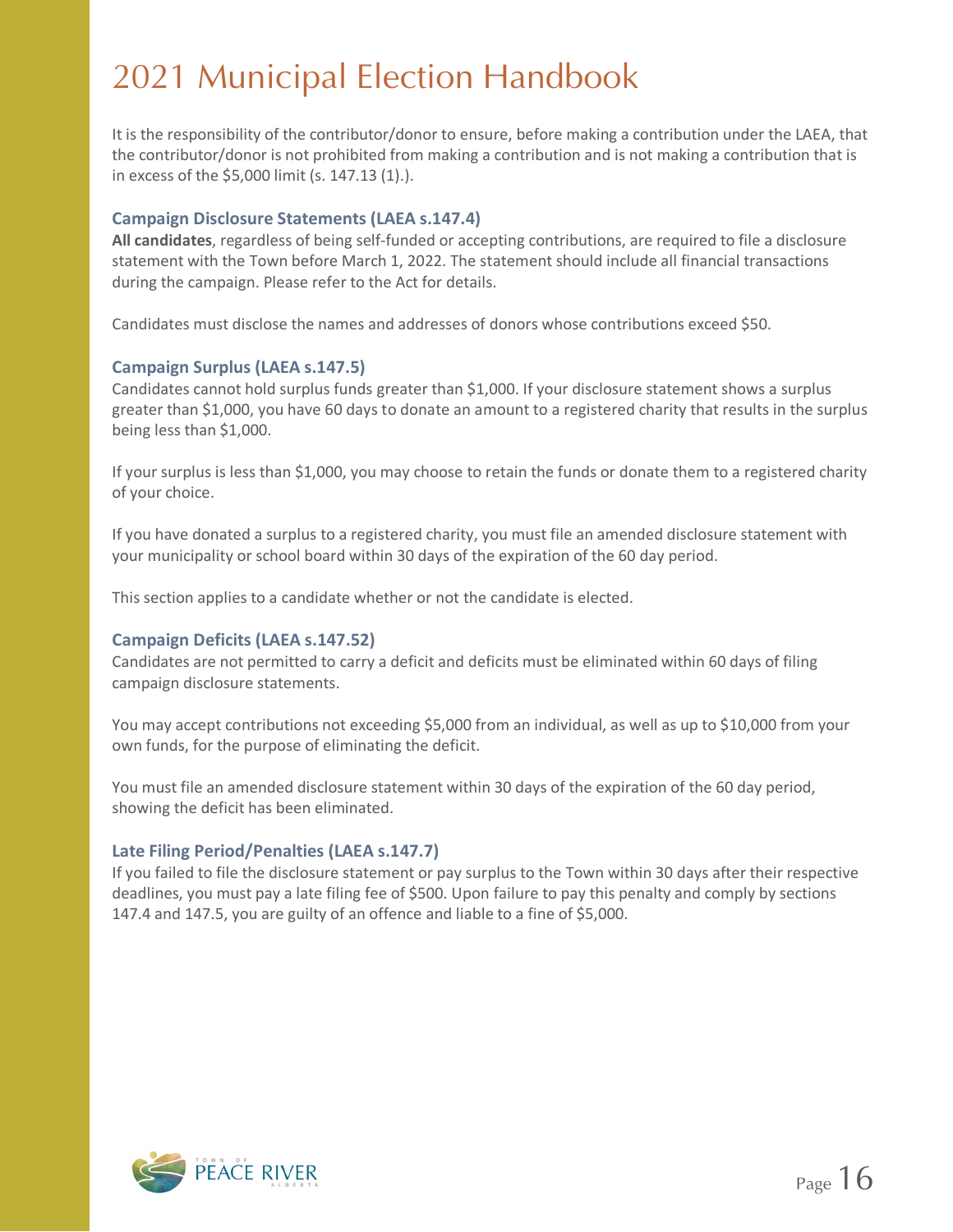### Official Agent and Scrutineers

### **Official Agent (LAEA s.68.1)**

When filing nomination papers, you may appoint an official agent and assign duties as you wish. An individual cannot be appointed as your official agent if:

- that person is also candidate; or
- that person has been convicted of an offence under the Local Authorities Election Act, the Alberta Election Act or the Canada Elections Act within the previous 10 years.

If you need to appoint a new official agent, you must notify the returning officer in writing, and provide the official agent's name and contact information. For more information see section 68.1 of the *Local Authorities Election Act*.

### **Scrutineers (LAEA s.69,71)**

You may also appoint a scrutineer for the advance vote and election day to observe the processes at the voting stations on your behalf. You must complete the Statement of Scrutineer or Official Agent (Form 16) to provide written authorization of appointment. A scrutineer must be 18 years old and has not been convicted of an offence under the *Local Authorities Election Act*, the *Alberta Election Act* or the *Canada Elections Act* within the previous 10 years.

Upon attending a voting station, a scrutineer is required to report to the Presiding Deputy Returning Officer or designate at that voting station. The Presiding Deputy will examine the Candidate's Scrutineer Appointment Form, and the scrutineer will be required to complete Form 10, Statement of Scrutineer or Official Agent , prior to commencing scrutineer duties at that voting station. For more information see sections 69 and 71 of the *Local Authorities Election Act*. Scrutineers cannot interfere with the election processes.

The form can be found in Alberta Municipal Affairs website, [http://www.municipalaffairs.alberta.ca/election](http://www.municipalaffairs.alberta.ca/election-forms)[forms.](http://www.municipalaffairs.alberta.ca/election-forms)

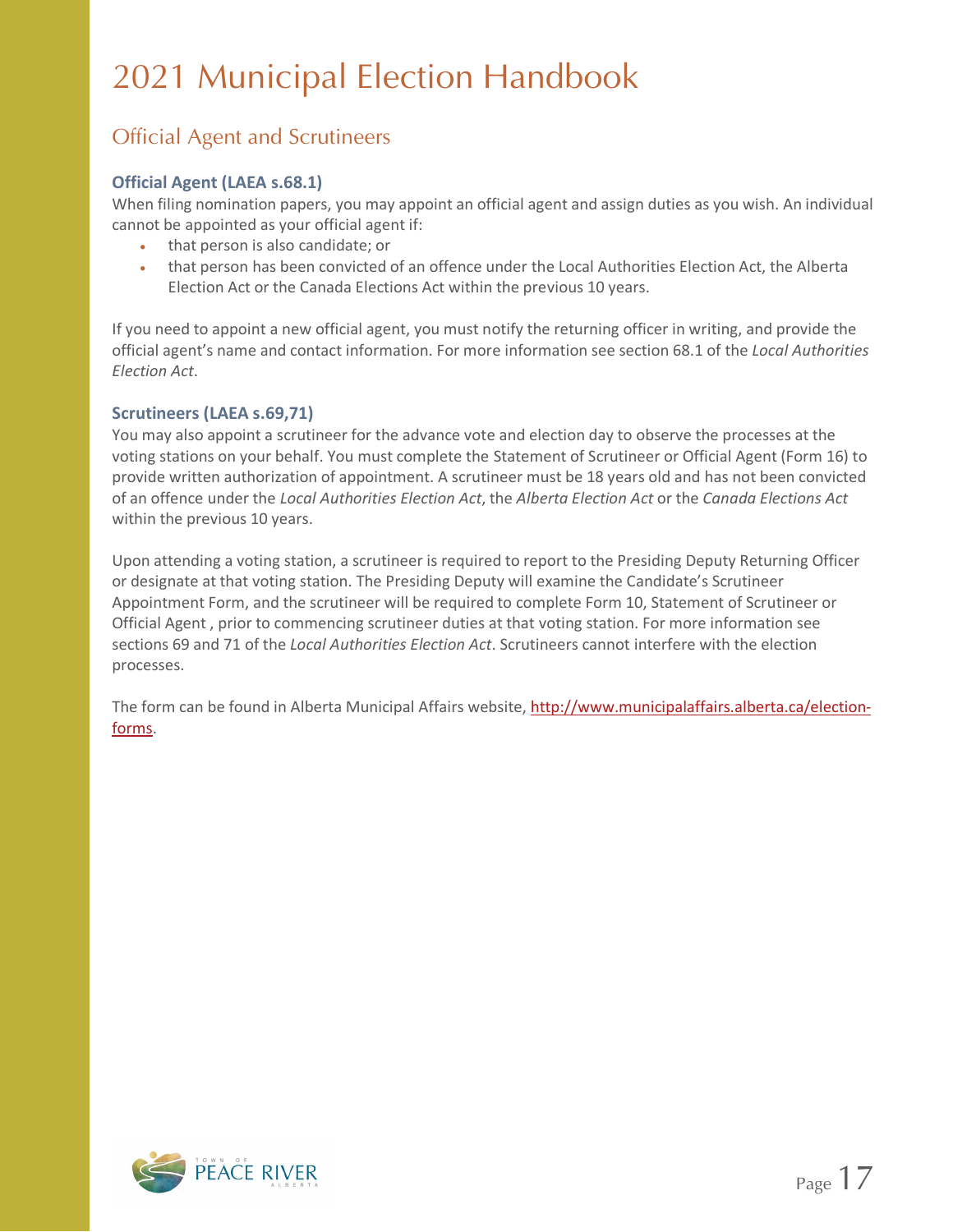### Voter Eligibility and Identification

### **Voter eligibility (LAEA s.47)**

Individuals can vote in the Town of Peace River municipal election if they:

- are at least 18 years old;
- are a Canadian citizen;
- resides in Alberta and the person's place of residence is located in the local jurisdiction on election day (October 18, 2021);
- have presented acceptable identification; and
- have not already voted in the current election.

If a candidate, a candidate's official agent, or a scrutineer believes the voter is not eligible to vote, the objection will be noted on the voting register. Voting more than once is a punishable offense under the Local Authorities Election Act. Offenders face up to six months of imprisonment, a maximum fine of \$10,000, or both.

### **Voter Identification (LAEA s.53)**

In order to vote, an individual must make a statement in the presence of an officer at the voting station, in the prescribed form (the Voting Register), that the person is eligible to vote as an elector and produce one piece of authorized identification that establishes both name and current residential address. This includes the following but not limited to:

- Driver's license;
- Bank/credit card statement or personal cheque;
- Income/property tax assessment notice;
- Utility bill: i.e. telephone, television, electricity, gas or water;
- Vehicle ownership, registration or insurance certificate.

For more information on voter eligibility and identification requirements, please see the Local Authorities Election Act, and information posted on the Alberta Municipal Affairs website at <https://www.alberta.ca/municipal-elections-overview.aspx> or [https://open.alberta.ca/publications/voter](https://open.alberta.ca/publications/voter-identification-requirements)[identification-requirements.](https://open.alberta.ca/publications/voter-identification-requirements)

### **Rules of Residence (LAEA s.48)**

For the purposes of the LAEA, the place of residence is governed by the following rules:

- a person may have only one place of residence;
- the residence of a person is the place where he/she lives and sleeps and to which, when he/she is absent, intends to return;
- a person does not lose his/her residence by leaving his/her home for a temporary purpose;
- subject to clause (e), a student who
	- o attends an educational institution within or outside Alberta;
	- $\circ$  temporarily rents accommodation for the purpose of attending an educational institution; and
	- $\circ$  has family members who are residents in Alberta and with whom the student ordinarily resides when not attending an educational institution is deemed to reside with those family members;
- If a person leaves the area with the intention of making his residence elsewhere, the person loses the person's residence within the area.

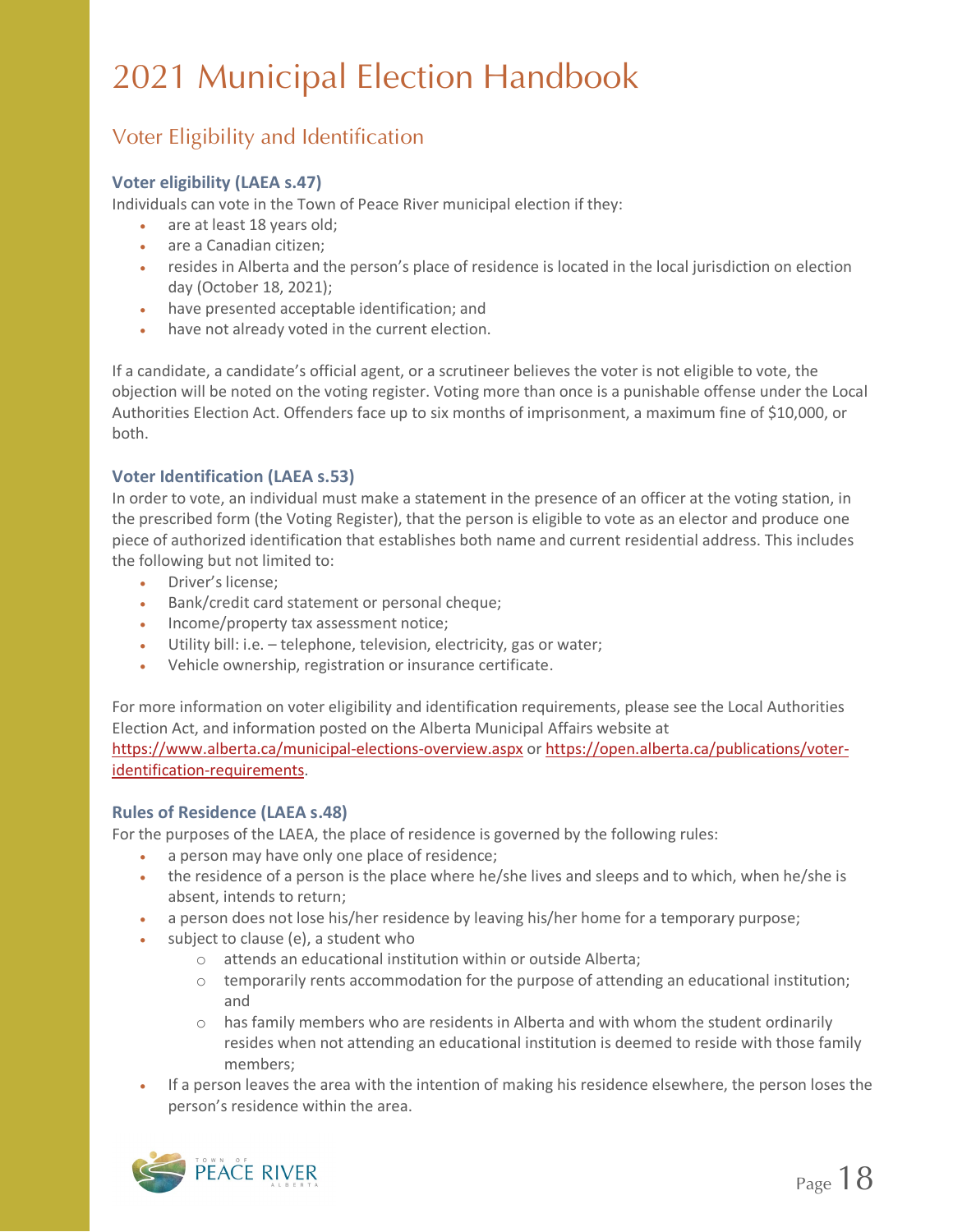### Voting

### **Advance Polling**

The Town of Peace River has established two advance voting opportunities to allow residents increased voting flexibility. The following dates and time for the advance votes are:

Friday, October 8, 2021 during the hours of 10 a.m. to 8 p.m. at Misery Mountain Ski Lodge, 10408 89 Street, Peace River.

Saturday, October 9, 2021 during the hours of 10 a.m. to 8 p.m. at Misery Mountain Ski Lodge, 10408 89 Street, Peace River.

#### **Incapacitated Electors**

At this time, the Town is determining what options will be provided to incapacitated electors. We will consult with Municipal Affairs and Alberta Health Services and publicly share/inform any decisions to residents well in advance of voting.

### **Election Day Voting**

Election day is Monday, October 18, 2021 during the hours of 10 a.m. to 8 p.m. at the Misery Mountain Ski Lodge, 10408 89 Street, Peace River.

### **What You Should Know About Election Day**

The LAEA describes the procedures for election day voting stations. The following is a brief summary of the day's events:

- At 10:00 am the voting station will open to voters and remain open continuously until 8:00 p.m.
- The Presiding Deputy or another person presiding at voting station, will immediately after the opening of the voting station, display the empty ballot box(es) to all present and then close and seal the ballot box(es). These boxes will remain closed and sealed during the hours of voting.
- To receive a ballot, each voter must show proof of identification and sign the prescribed voting register form which states they:
	- o are at least 18 years of age;
	- o are a Canadian citizen;
	- $\circ$  have resided in Alberta for the previous 6 consecutive months immediately preceding election day;
	- o are a resident of Peace River on election day; and
	- o have not voted previously in this election. (Signing the Voting Register is a requirement under the LAEA. Any person who does not comply with this requirement will not be permitted to vote.)
- The voter will take the ballot to the voting booth, mark the ballot and return the ballot to the deputy supervising the voting poll. The deputy will verify the initials and ask the voter to insert the ballot into the ballot box. Once the ballot has been deposited the voter exits the voting station.
- At 8:00 pm the Presiding Deputy Officer will announce that the voting station is closed. When all the voters inside the voting station at the time the station closed have voted and left, the ballots will be counted.